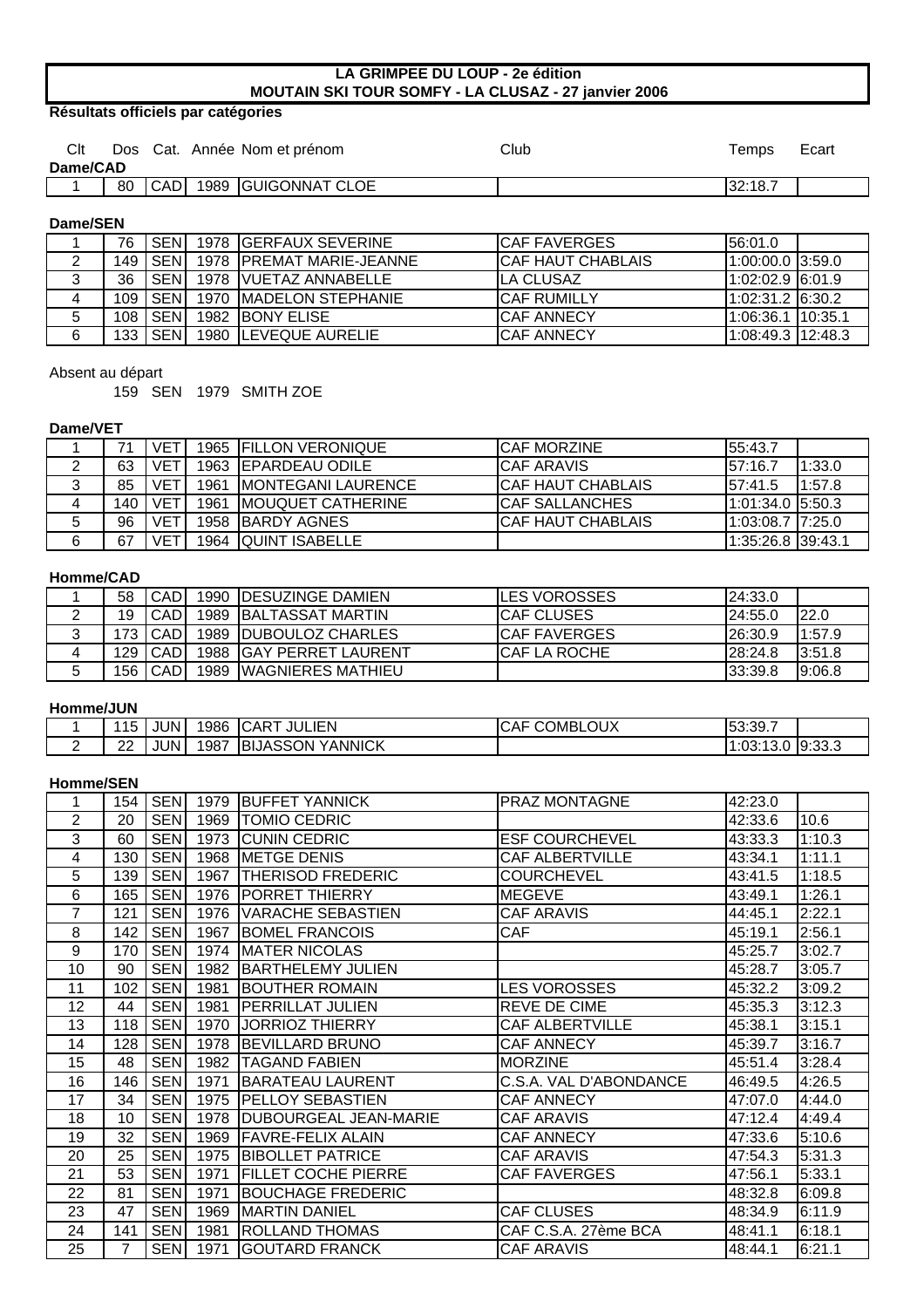| <b>SEN</b><br>27<br>1977 CADOUX BENOIT<br>37<br>49:16.6<br><b>SEN</b><br>28<br>30<br>1968 DE BORTOLI LIONEL<br>7:04.6<br><b>CAF ANNECY</b><br>49:27.6<br>$\overline{29}$<br><b>SEN</b><br>7:14.4<br>74<br>1974 HOFFMANN NICOLAS<br><b>CAF ANNECY</b><br>49:37.4<br>$\overline{30}$<br><b>SEN</b><br><b>MOURIER STEPHANE</b><br>45<br>1968<br>7:17.8<br>49:40.8<br>$\overline{31}$<br><b>SEN</b><br>13<br>1973 DUPONT-ROC THIERRY<br>49:43.0<br>7:20.0<br><b>CAF ARAVIS</b><br>$\overline{32}$<br><b>SEN</b><br>117<br>1967<br><b>GAYDON ALEX</b><br>7:34.7<br>49:57.7<br>$\overline{33}$<br><b>SEN</b><br>98<br>1973<br><b>VAUTHAY BERTRAND</b><br>7:43.3<br>50:06.3<br>$\overline{34}$<br><b>SEN</b><br>122<br>1977<br><b>BOUCHOU JEROME</b><br><b>CAF ANNECY</b><br>7:44.4<br>50:07.4<br>$\overline{35}$<br>$\overline{12}$<br><b>SEN</b><br><b>ISUIZE LUDOVIC</b><br>7:59.1<br>1976<br><b>CAF ARAVIS</b><br>50:22.1<br>$\overline{36}$<br><b>SEN</b><br>52<br>1971<br><b>BOUDIN CHRISTOPHE</b><br><b>CAF ANNECY</b><br>50:24.2<br>8:01.2<br>37<br><b>SEN</b><br>176<br>1979<br><b>PICARD JEREMY</b><br><b>CAF CLUSES</b><br>8:17.8<br>50:40.8<br>38<br><b>SEN</b><br>125<br>1981<br><b>BOUCHER ALEXANDRE</b><br><b>ESF MORZINE</b><br>8:24.6<br>50:47.6<br>39<br><b>SEN</b><br>75<br>1980<br><b>BLIN OLIVIER</b><br>CAF ST GERVAIS<br>8:35.3<br>50:58.3<br>40<br><b>SEN</b><br>152<br>1973<br><b>PERRIN THIERRY</b><br><b>CAF CLUSES</b><br>51:12.2<br>8:49.2<br>41<br><b>SEN</b><br>27<br>1967<br><b>PERILLAT FRANCK</b><br>9:55.0<br>52:18.0<br>42<br><b>SEN</b><br>1967<br><b>DEPREZ FREDERIC</b><br><b>CAF ANNECY</b><br>64<br>52:26.0<br>10:03.0<br>43<br><b>SEN</b><br>1969 BOUVIER RICHARD<br>10:06.9<br>40<br>52:29.9<br>44<br><b>SEN</b><br>41<br>1972   DEBALME FABIEN<br><b>CAF ANNECY</b><br>10:18.9<br>52:41.9<br><b>SEN</b><br>45<br>1971<br><b>CAF ANNECY</b><br>10:36.6<br>100<br><b>COINTEPAS NICOLAS</b><br>52:59.6<br>46<br><b>SEN</b><br>1982<br><b>BALTASSAT YVAN</b><br><b>CAF CLUSES</b><br>46<br>53:27.5<br>11:04.5<br>47<br><b>SEN</b><br>1985 PERROLLAZ SERGE<br>CAF COMBLOUX<br>114<br>53:31.0<br>11:08.0<br><b>SEN</b><br>48<br>1972 BIBOLLET THIERRY<br><b>CAF ARAVIS</b><br>11:33.5<br>69<br>53:56.5<br><b>SEN</b><br>49<br>112<br>1984 JACQUIER GUILLAUME<br>11:56.9<br>54:19.9<br><b>SEN</b><br>50<br>1975 CHARLOT DAMIEN<br>161<br>55:12.4<br>12:49.4<br>51<br><b>SEN</b><br>113<br>1984 MUGNIER LOIC<br>55:20.4<br>12:57.4<br>52<br><b>SEN</b><br>153<br>1972<br><b>FELISAZ DIDIER</b><br><b>CAF CLUSES</b><br>55:33.1<br>13:10.1<br><b>SEN</b><br>53<br>1984<br><b>PISSARD MAILLET YOANN</b><br>111<br>CAF MONT BLANC<br>55:39.2<br>13:16.2<br>$\overline{54}$<br><b>SEN</b><br><b>CAF ARAVIS</b><br>135<br>1969<br><b>DELOCHE JEAN-NOEL</b><br>56:04.4<br>13:41.4<br>$\overline{55}$<br><b>SEN</b><br>6<br>1975 BUFFET SEBASTIEN<br><b>CAF ARAVIS</b><br>56:30.4<br>14:07.4<br><b>SEN</b><br>56<br>105<br><b>RIZZI JULIEN</b><br><b>CAF ANNECY</b><br>1977<br>56:50.9<br>14:27.9<br>$\overline{57}$<br><b>SEN</b><br>174<br>1974 PELLIER CUIT PHILIPPE<br><b>CAF CLUSES</b><br>57:02.3<br>14:39.3<br><b>SEN</b><br>58<br>1973 DEBROUX Olivier<br><b>CAF ANNECY</b><br>61<br>14:42.6<br>57:05.6<br>59<br><b>SEN</b><br><b>SKI CLUB THOLLON</b><br>131<br>1967<br><b>DUCRETTET BERNARD</b><br>57:35.2<br>15:12.2<br><b>SEN</b><br>60<br><b>CAF ARAVIS</b><br>49<br>1972<br><b>ATRUX CHRISTOPHE</b><br>57:56.4<br>15:33.4<br><b>SEN</b><br>61<br>82<br>1969<br>MAISTRE EMMANUEL<br>58:11.6<br>15:48.6<br><b>SEN</b><br>1976 FANTI MICKAEL<br>62<br>57<br>59:25.4<br>17:02.4<br>SEN 1978 COURRIER FABIEN<br>63<br>78<br><b>CAF HAUT CHABLAIS</b><br>1:01:11.5 18:48.5<br><b>SEN</b><br>64<br>93<br>1967 AVRILLON JACKY<br>1:01:16.9 18:53.9<br><b>SEN</b><br>1972 JUTZET MAXIME<br>65<br>15<br>1:01:21.6 18:58.6<br><b>SEN</b><br>66<br>92<br>1975 COSTE SEBASTIEN<br>1:01:51.7 19:28.7<br><b>SEN</b><br>67<br><b>DESALMAND DELPHINE</b><br><b>SNC PAYS ROCHOIS</b><br>172<br>1981<br>1:02:56.2 20:33.2<br><b>SEN</b><br>72<br>1970 HEILIG JOEL<br>68<br>1:04:12.7 21:49.7<br><b>SEN</b><br>69<br><b>PANISSET GREGORY</b><br>168<br>1978<br>1:04:24.6 22:01.6<br><b>SEN</b><br>70<br><b>GUITTARD THIERRY</b><br><b>CAF RUMILLY</b><br>1:05:44.5 23:21.5<br>110<br>1972<br>71<br>73<br><b>SEN</b><br><b>VIOLLET CHRISTOPHE</b><br>1968<br>1:06:20.6 23:57.6<br>72<br><b>SEN</b><br><b>LACHENAL PHILIPPE</b><br>1:09:47.3 27:24.3<br>148<br>1967<br>73<br><b>SEN</b><br><b>GROMAIRE STEPHANE</b><br>77<br>1971<br>1:22:39.1 40:16.1 | 26 |  | 167   SEN   1976   BOUCHEX BERTRAND | <b>CAF ALBERTVILLE</b> | 48:44.9 | 6:21.9 |
|----------------------------------------------------------------------------------------------------------------------------------------------------------------------------------------------------------------------------------------------------------------------------------------------------------------------------------------------------------------------------------------------------------------------------------------------------------------------------------------------------------------------------------------------------------------------------------------------------------------------------------------------------------------------------------------------------------------------------------------------------------------------------------------------------------------------------------------------------------------------------------------------------------------------------------------------------------------------------------------------------------------------------------------------------------------------------------------------------------------------------------------------------------------------------------------------------------------------------------------------------------------------------------------------------------------------------------------------------------------------------------------------------------------------------------------------------------------------------------------------------------------------------------------------------------------------------------------------------------------------------------------------------------------------------------------------------------------------------------------------------------------------------------------------------------------------------------------------------------------------------------------------------------------------------------------------------------------------------------------------------------------------------------------------------------------------------------------------------------------------------------------------------------------------------------------------------------------------------------------------------------------------------------------------------------------------------------------------------------------------------------------------------------------------------------------------------------------------------------------------------------------------------------------------------------------------------------------------------------------------------------------------------------------------------------------------------------------------------------------------------------------------------------------------------------------------------------------------------------------------------------------------------------------------------------------------------------------------------------------------------------------------------------------------------------------------------------------------------------------------------------------------------------------------------------------------------------------------------------------------------------------------------------------------------------------------------------------------------------------------------------------------------------------------------------------------------------------------------------------------------------------------------------------------------------------------------------------------------------------------------------------------------------------------------------------------------------------------------------------------------------------------------------------------------------------------------------------------------------------------------------------------------------------------------------------------------------------------------------------------------------------------------------------------------------------------------------------------------------------------------------------------------------------------------------------------------------------------------------------------------------------------------------------------------------------------------------------------------------------------------------------------------------------------------------------------------------------------------------------------------------------------------------------------------------------------|----|--|-------------------------------------|------------------------|---------|--------|
|                                                                                                                                                                                                                                                                                                                                                                                                                                                                                                                                                                                                                                                                                                                                                                                                                                                                                                                                                                                                                                                                                                                                                                                                                                                                                                                                                                                                                                                                                                                                                                                                                                                                                                                                                                                                                                                                                                                                                                                                                                                                                                                                                                                                                                                                                                                                                                                                                                                                                                                                                                                                                                                                                                                                                                                                                                                                                                                                                                                                                                                                                                                                                                                                                                                                                                                                                                                                                                                                                                                                                                                                                                                                                                                                                                                                                                                                                                                                                                                                                                                                                                                                                                                                                                                                                                                                                                                                                                                                                                                                                                      |    |  |                                     |                        |         | 6:53.6 |
|                                                                                                                                                                                                                                                                                                                                                                                                                                                                                                                                                                                                                                                                                                                                                                                                                                                                                                                                                                                                                                                                                                                                                                                                                                                                                                                                                                                                                                                                                                                                                                                                                                                                                                                                                                                                                                                                                                                                                                                                                                                                                                                                                                                                                                                                                                                                                                                                                                                                                                                                                                                                                                                                                                                                                                                                                                                                                                                                                                                                                                                                                                                                                                                                                                                                                                                                                                                                                                                                                                                                                                                                                                                                                                                                                                                                                                                                                                                                                                                                                                                                                                                                                                                                                                                                                                                                                                                                                                                                                                                                                                      |    |  |                                     |                        |         |        |
|                                                                                                                                                                                                                                                                                                                                                                                                                                                                                                                                                                                                                                                                                                                                                                                                                                                                                                                                                                                                                                                                                                                                                                                                                                                                                                                                                                                                                                                                                                                                                                                                                                                                                                                                                                                                                                                                                                                                                                                                                                                                                                                                                                                                                                                                                                                                                                                                                                                                                                                                                                                                                                                                                                                                                                                                                                                                                                                                                                                                                                                                                                                                                                                                                                                                                                                                                                                                                                                                                                                                                                                                                                                                                                                                                                                                                                                                                                                                                                                                                                                                                                                                                                                                                                                                                                                                                                                                                                                                                                                                                                      |    |  |                                     |                        |         |        |
|                                                                                                                                                                                                                                                                                                                                                                                                                                                                                                                                                                                                                                                                                                                                                                                                                                                                                                                                                                                                                                                                                                                                                                                                                                                                                                                                                                                                                                                                                                                                                                                                                                                                                                                                                                                                                                                                                                                                                                                                                                                                                                                                                                                                                                                                                                                                                                                                                                                                                                                                                                                                                                                                                                                                                                                                                                                                                                                                                                                                                                                                                                                                                                                                                                                                                                                                                                                                                                                                                                                                                                                                                                                                                                                                                                                                                                                                                                                                                                                                                                                                                                                                                                                                                                                                                                                                                                                                                                                                                                                                                                      |    |  |                                     |                        |         |        |
|                                                                                                                                                                                                                                                                                                                                                                                                                                                                                                                                                                                                                                                                                                                                                                                                                                                                                                                                                                                                                                                                                                                                                                                                                                                                                                                                                                                                                                                                                                                                                                                                                                                                                                                                                                                                                                                                                                                                                                                                                                                                                                                                                                                                                                                                                                                                                                                                                                                                                                                                                                                                                                                                                                                                                                                                                                                                                                                                                                                                                                                                                                                                                                                                                                                                                                                                                                                                                                                                                                                                                                                                                                                                                                                                                                                                                                                                                                                                                                                                                                                                                                                                                                                                                                                                                                                                                                                                                                                                                                                                                                      |    |  |                                     |                        |         |        |
|                                                                                                                                                                                                                                                                                                                                                                                                                                                                                                                                                                                                                                                                                                                                                                                                                                                                                                                                                                                                                                                                                                                                                                                                                                                                                                                                                                                                                                                                                                                                                                                                                                                                                                                                                                                                                                                                                                                                                                                                                                                                                                                                                                                                                                                                                                                                                                                                                                                                                                                                                                                                                                                                                                                                                                                                                                                                                                                                                                                                                                                                                                                                                                                                                                                                                                                                                                                                                                                                                                                                                                                                                                                                                                                                                                                                                                                                                                                                                                                                                                                                                                                                                                                                                                                                                                                                                                                                                                                                                                                                                                      |    |  |                                     |                        |         |        |
|                                                                                                                                                                                                                                                                                                                                                                                                                                                                                                                                                                                                                                                                                                                                                                                                                                                                                                                                                                                                                                                                                                                                                                                                                                                                                                                                                                                                                                                                                                                                                                                                                                                                                                                                                                                                                                                                                                                                                                                                                                                                                                                                                                                                                                                                                                                                                                                                                                                                                                                                                                                                                                                                                                                                                                                                                                                                                                                                                                                                                                                                                                                                                                                                                                                                                                                                                                                                                                                                                                                                                                                                                                                                                                                                                                                                                                                                                                                                                                                                                                                                                                                                                                                                                                                                                                                                                                                                                                                                                                                                                                      |    |  |                                     |                        |         |        |
|                                                                                                                                                                                                                                                                                                                                                                                                                                                                                                                                                                                                                                                                                                                                                                                                                                                                                                                                                                                                                                                                                                                                                                                                                                                                                                                                                                                                                                                                                                                                                                                                                                                                                                                                                                                                                                                                                                                                                                                                                                                                                                                                                                                                                                                                                                                                                                                                                                                                                                                                                                                                                                                                                                                                                                                                                                                                                                                                                                                                                                                                                                                                                                                                                                                                                                                                                                                                                                                                                                                                                                                                                                                                                                                                                                                                                                                                                                                                                                                                                                                                                                                                                                                                                                                                                                                                                                                                                                                                                                                                                                      |    |  |                                     |                        |         |        |
|                                                                                                                                                                                                                                                                                                                                                                                                                                                                                                                                                                                                                                                                                                                                                                                                                                                                                                                                                                                                                                                                                                                                                                                                                                                                                                                                                                                                                                                                                                                                                                                                                                                                                                                                                                                                                                                                                                                                                                                                                                                                                                                                                                                                                                                                                                                                                                                                                                                                                                                                                                                                                                                                                                                                                                                                                                                                                                                                                                                                                                                                                                                                                                                                                                                                                                                                                                                                                                                                                                                                                                                                                                                                                                                                                                                                                                                                                                                                                                                                                                                                                                                                                                                                                                                                                                                                                                                                                                                                                                                                                                      |    |  |                                     |                        |         |        |
|                                                                                                                                                                                                                                                                                                                                                                                                                                                                                                                                                                                                                                                                                                                                                                                                                                                                                                                                                                                                                                                                                                                                                                                                                                                                                                                                                                                                                                                                                                                                                                                                                                                                                                                                                                                                                                                                                                                                                                                                                                                                                                                                                                                                                                                                                                                                                                                                                                                                                                                                                                                                                                                                                                                                                                                                                                                                                                                                                                                                                                                                                                                                                                                                                                                                                                                                                                                                                                                                                                                                                                                                                                                                                                                                                                                                                                                                                                                                                                                                                                                                                                                                                                                                                                                                                                                                                                                                                                                                                                                                                                      |    |  |                                     |                        |         |        |
|                                                                                                                                                                                                                                                                                                                                                                                                                                                                                                                                                                                                                                                                                                                                                                                                                                                                                                                                                                                                                                                                                                                                                                                                                                                                                                                                                                                                                                                                                                                                                                                                                                                                                                                                                                                                                                                                                                                                                                                                                                                                                                                                                                                                                                                                                                                                                                                                                                                                                                                                                                                                                                                                                                                                                                                                                                                                                                                                                                                                                                                                                                                                                                                                                                                                                                                                                                                                                                                                                                                                                                                                                                                                                                                                                                                                                                                                                                                                                                                                                                                                                                                                                                                                                                                                                                                                                                                                                                                                                                                                                                      |    |  |                                     |                        |         |        |
|                                                                                                                                                                                                                                                                                                                                                                                                                                                                                                                                                                                                                                                                                                                                                                                                                                                                                                                                                                                                                                                                                                                                                                                                                                                                                                                                                                                                                                                                                                                                                                                                                                                                                                                                                                                                                                                                                                                                                                                                                                                                                                                                                                                                                                                                                                                                                                                                                                                                                                                                                                                                                                                                                                                                                                                                                                                                                                                                                                                                                                                                                                                                                                                                                                                                                                                                                                                                                                                                                                                                                                                                                                                                                                                                                                                                                                                                                                                                                                                                                                                                                                                                                                                                                                                                                                                                                                                                                                                                                                                                                                      |    |  |                                     |                        |         |        |
|                                                                                                                                                                                                                                                                                                                                                                                                                                                                                                                                                                                                                                                                                                                                                                                                                                                                                                                                                                                                                                                                                                                                                                                                                                                                                                                                                                                                                                                                                                                                                                                                                                                                                                                                                                                                                                                                                                                                                                                                                                                                                                                                                                                                                                                                                                                                                                                                                                                                                                                                                                                                                                                                                                                                                                                                                                                                                                                                                                                                                                                                                                                                                                                                                                                                                                                                                                                                                                                                                                                                                                                                                                                                                                                                                                                                                                                                                                                                                                                                                                                                                                                                                                                                                                                                                                                                                                                                                                                                                                                                                                      |    |  |                                     |                        |         |        |
|                                                                                                                                                                                                                                                                                                                                                                                                                                                                                                                                                                                                                                                                                                                                                                                                                                                                                                                                                                                                                                                                                                                                                                                                                                                                                                                                                                                                                                                                                                                                                                                                                                                                                                                                                                                                                                                                                                                                                                                                                                                                                                                                                                                                                                                                                                                                                                                                                                                                                                                                                                                                                                                                                                                                                                                                                                                                                                                                                                                                                                                                                                                                                                                                                                                                                                                                                                                                                                                                                                                                                                                                                                                                                                                                                                                                                                                                                                                                                                                                                                                                                                                                                                                                                                                                                                                                                                                                                                                                                                                                                                      |    |  |                                     |                        |         |        |
|                                                                                                                                                                                                                                                                                                                                                                                                                                                                                                                                                                                                                                                                                                                                                                                                                                                                                                                                                                                                                                                                                                                                                                                                                                                                                                                                                                                                                                                                                                                                                                                                                                                                                                                                                                                                                                                                                                                                                                                                                                                                                                                                                                                                                                                                                                                                                                                                                                                                                                                                                                                                                                                                                                                                                                                                                                                                                                                                                                                                                                                                                                                                                                                                                                                                                                                                                                                                                                                                                                                                                                                                                                                                                                                                                                                                                                                                                                                                                                                                                                                                                                                                                                                                                                                                                                                                                                                                                                                                                                                                                                      |    |  |                                     |                        |         |        |
|                                                                                                                                                                                                                                                                                                                                                                                                                                                                                                                                                                                                                                                                                                                                                                                                                                                                                                                                                                                                                                                                                                                                                                                                                                                                                                                                                                                                                                                                                                                                                                                                                                                                                                                                                                                                                                                                                                                                                                                                                                                                                                                                                                                                                                                                                                                                                                                                                                                                                                                                                                                                                                                                                                                                                                                                                                                                                                                                                                                                                                                                                                                                                                                                                                                                                                                                                                                                                                                                                                                                                                                                                                                                                                                                                                                                                                                                                                                                                                                                                                                                                                                                                                                                                                                                                                                                                                                                                                                                                                                                                                      |    |  |                                     |                        |         |        |
|                                                                                                                                                                                                                                                                                                                                                                                                                                                                                                                                                                                                                                                                                                                                                                                                                                                                                                                                                                                                                                                                                                                                                                                                                                                                                                                                                                                                                                                                                                                                                                                                                                                                                                                                                                                                                                                                                                                                                                                                                                                                                                                                                                                                                                                                                                                                                                                                                                                                                                                                                                                                                                                                                                                                                                                                                                                                                                                                                                                                                                                                                                                                                                                                                                                                                                                                                                                                                                                                                                                                                                                                                                                                                                                                                                                                                                                                                                                                                                                                                                                                                                                                                                                                                                                                                                                                                                                                                                                                                                                                                                      |    |  |                                     |                        |         |        |
|                                                                                                                                                                                                                                                                                                                                                                                                                                                                                                                                                                                                                                                                                                                                                                                                                                                                                                                                                                                                                                                                                                                                                                                                                                                                                                                                                                                                                                                                                                                                                                                                                                                                                                                                                                                                                                                                                                                                                                                                                                                                                                                                                                                                                                                                                                                                                                                                                                                                                                                                                                                                                                                                                                                                                                                                                                                                                                                                                                                                                                                                                                                                                                                                                                                                                                                                                                                                                                                                                                                                                                                                                                                                                                                                                                                                                                                                                                                                                                                                                                                                                                                                                                                                                                                                                                                                                                                                                                                                                                                                                                      |    |  |                                     |                        |         |        |
|                                                                                                                                                                                                                                                                                                                                                                                                                                                                                                                                                                                                                                                                                                                                                                                                                                                                                                                                                                                                                                                                                                                                                                                                                                                                                                                                                                                                                                                                                                                                                                                                                                                                                                                                                                                                                                                                                                                                                                                                                                                                                                                                                                                                                                                                                                                                                                                                                                                                                                                                                                                                                                                                                                                                                                                                                                                                                                                                                                                                                                                                                                                                                                                                                                                                                                                                                                                                                                                                                                                                                                                                                                                                                                                                                                                                                                                                                                                                                                                                                                                                                                                                                                                                                                                                                                                                                                                                                                                                                                                                                                      |    |  |                                     |                        |         |        |
|                                                                                                                                                                                                                                                                                                                                                                                                                                                                                                                                                                                                                                                                                                                                                                                                                                                                                                                                                                                                                                                                                                                                                                                                                                                                                                                                                                                                                                                                                                                                                                                                                                                                                                                                                                                                                                                                                                                                                                                                                                                                                                                                                                                                                                                                                                                                                                                                                                                                                                                                                                                                                                                                                                                                                                                                                                                                                                                                                                                                                                                                                                                                                                                                                                                                                                                                                                                                                                                                                                                                                                                                                                                                                                                                                                                                                                                                                                                                                                                                                                                                                                                                                                                                                                                                                                                                                                                                                                                                                                                                                                      |    |  |                                     |                        |         |        |
|                                                                                                                                                                                                                                                                                                                                                                                                                                                                                                                                                                                                                                                                                                                                                                                                                                                                                                                                                                                                                                                                                                                                                                                                                                                                                                                                                                                                                                                                                                                                                                                                                                                                                                                                                                                                                                                                                                                                                                                                                                                                                                                                                                                                                                                                                                                                                                                                                                                                                                                                                                                                                                                                                                                                                                                                                                                                                                                                                                                                                                                                                                                                                                                                                                                                                                                                                                                                                                                                                                                                                                                                                                                                                                                                                                                                                                                                                                                                                                                                                                                                                                                                                                                                                                                                                                                                                                                                                                                                                                                                                                      |    |  |                                     |                        |         |        |
|                                                                                                                                                                                                                                                                                                                                                                                                                                                                                                                                                                                                                                                                                                                                                                                                                                                                                                                                                                                                                                                                                                                                                                                                                                                                                                                                                                                                                                                                                                                                                                                                                                                                                                                                                                                                                                                                                                                                                                                                                                                                                                                                                                                                                                                                                                                                                                                                                                                                                                                                                                                                                                                                                                                                                                                                                                                                                                                                                                                                                                                                                                                                                                                                                                                                                                                                                                                                                                                                                                                                                                                                                                                                                                                                                                                                                                                                                                                                                                                                                                                                                                                                                                                                                                                                                                                                                                                                                                                                                                                                                                      |    |  |                                     |                        |         |        |
|                                                                                                                                                                                                                                                                                                                                                                                                                                                                                                                                                                                                                                                                                                                                                                                                                                                                                                                                                                                                                                                                                                                                                                                                                                                                                                                                                                                                                                                                                                                                                                                                                                                                                                                                                                                                                                                                                                                                                                                                                                                                                                                                                                                                                                                                                                                                                                                                                                                                                                                                                                                                                                                                                                                                                                                                                                                                                                                                                                                                                                                                                                                                                                                                                                                                                                                                                                                                                                                                                                                                                                                                                                                                                                                                                                                                                                                                                                                                                                                                                                                                                                                                                                                                                                                                                                                                                                                                                                                                                                                                                                      |    |  |                                     |                        |         |        |
|                                                                                                                                                                                                                                                                                                                                                                                                                                                                                                                                                                                                                                                                                                                                                                                                                                                                                                                                                                                                                                                                                                                                                                                                                                                                                                                                                                                                                                                                                                                                                                                                                                                                                                                                                                                                                                                                                                                                                                                                                                                                                                                                                                                                                                                                                                                                                                                                                                                                                                                                                                                                                                                                                                                                                                                                                                                                                                                                                                                                                                                                                                                                                                                                                                                                                                                                                                                                                                                                                                                                                                                                                                                                                                                                                                                                                                                                                                                                                                                                                                                                                                                                                                                                                                                                                                                                                                                                                                                                                                                                                                      |    |  |                                     |                        |         |        |
|                                                                                                                                                                                                                                                                                                                                                                                                                                                                                                                                                                                                                                                                                                                                                                                                                                                                                                                                                                                                                                                                                                                                                                                                                                                                                                                                                                                                                                                                                                                                                                                                                                                                                                                                                                                                                                                                                                                                                                                                                                                                                                                                                                                                                                                                                                                                                                                                                                                                                                                                                                                                                                                                                                                                                                                                                                                                                                                                                                                                                                                                                                                                                                                                                                                                                                                                                                                                                                                                                                                                                                                                                                                                                                                                                                                                                                                                                                                                                                                                                                                                                                                                                                                                                                                                                                                                                                                                                                                                                                                                                                      |    |  |                                     |                        |         |        |
|                                                                                                                                                                                                                                                                                                                                                                                                                                                                                                                                                                                                                                                                                                                                                                                                                                                                                                                                                                                                                                                                                                                                                                                                                                                                                                                                                                                                                                                                                                                                                                                                                                                                                                                                                                                                                                                                                                                                                                                                                                                                                                                                                                                                                                                                                                                                                                                                                                                                                                                                                                                                                                                                                                                                                                                                                                                                                                                                                                                                                                                                                                                                                                                                                                                                                                                                                                                                                                                                                                                                                                                                                                                                                                                                                                                                                                                                                                                                                                                                                                                                                                                                                                                                                                                                                                                                                                                                                                                                                                                                                                      |    |  |                                     |                        |         |        |
|                                                                                                                                                                                                                                                                                                                                                                                                                                                                                                                                                                                                                                                                                                                                                                                                                                                                                                                                                                                                                                                                                                                                                                                                                                                                                                                                                                                                                                                                                                                                                                                                                                                                                                                                                                                                                                                                                                                                                                                                                                                                                                                                                                                                                                                                                                                                                                                                                                                                                                                                                                                                                                                                                                                                                                                                                                                                                                                                                                                                                                                                                                                                                                                                                                                                                                                                                                                                                                                                                                                                                                                                                                                                                                                                                                                                                                                                                                                                                                                                                                                                                                                                                                                                                                                                                                                                                                                                                                                                                                                                                                      |    |  |                                     |                        |         |        |
|                                                                                                                                                                                                                                                                                                                                                                                                                                                                                                                                                                                                                                                                                                                                                                                                                                                                                                                                                                                                                                                                                                                                                                                                                                                                                                                                                                                                                                                                                                                                                                                                                                                                                                                                                                                                                                                                                                                                                                                                                                                                                                                                                                                                                                                                                                                                                                                                                                                                                                                                                                                                                                                                                                                                                                                                                                                                                                                                                                                                                                                                                                                                                                                                                                                                                                                                                                                                                                                                                                                                                                                                                                                                                                                                                                                                                                                                                                                                                                                                                                                                                                                                                                                                                                                                                                                                                                                                                                                                                                                                                                      |    |  |                                     |                        |         |        |
|                                                                                                                                                                                                                                                                                                                                                                                                                                                                                                                                                                                                                                                                                                                                                                                                                                                                                                                                                                                                                                                                                                                                                                                                                                                                                                                                                                                                                                                                                                                                                                                                                                                                                                                                                                                                                                                                                                                                                                                                                                                                                                                                                                                                                                                                                                                                                                                                                                                                                                                                                                                                                                                                                                                                                                                                                                                                                                                                                                                                                                                                                                                                                                                                                                                                                                                                                                                                                                                                                                                                                                                                                                                                                                                                                                                                                                                                                                                                                                                                                                                                                                                                                                                                                                                                                                                                                                                                                                                                                                                                                                      |    |  |                                     |                        |         |        |
|                                                                                                                                                                                                                                                                                                                                                                                                                                                                                                                                                                                                                                                                                                                                                                                                                                                                                                                                                                                                                                                                                                                                                                                                                                                                                                                                                                                                                                                                                                                                                                                                                                                                                                                                                                                                                                                                                                                                                                                                                                                                                                                                                                                                                                                                                                                                                                                                                                                                                                                                                                                                                                                                                                                                                                                                                                                                                                                                                                                                                                                                                                                                                                                                                                                                                                                                                                                                                                                                                                                                                                                                                                                                                                                                                                                                                                                                                                                                                                                                                                                                                                                                                                                                                                                                                                                                                                                                                                                                                                                                                                      |    |  |                                     |                        |         |        |
|                                                                                                                                                                                                                                                                                                                                                                                                                                                                                                                                                                                                                                                                                                                                                                                                                                                                                                                                                                                                                                                                                                                                                                                                                                                                                                                                                                                                                                                                                                                                                                                                                                                                                                                                                                                                                                                                                                                                                                                                                                                                                                                                                                                                                                                                                                                                                                                                                                                                                                                                                                                                                                                                                                                                                                                                                                                                                                                                                                                                                                                                                                                                                                                                                                                                                                                                                                                                                                                                                                                                                                                                                                                                                                                                                                                                                                                                                                                                                                                                                                                                                                                                                                                                                                                                                                                                                                                                                                                                                                                                                                      |    |  |                                     |                        |         |        |
|                                                                                                                                                                                                                                                                                                                                                                                                                                                                                                                                                                                                                                                                                                                                                                                                                                                                                                                                                                                                                                                                                                                                                                                                                                                                                                                                                                                                                                                                                                                                                                                                                                                                                                                                                                                                                                                                                                                                                                                                                                                                                                                                                                                                                                                                                                                                                                                                                                                                                                                                                                                                                                                                                                                                                                                                                                                                                                                                                                                                                                                                                                                                                                                                                                                                                                                                                                                                                                                                                                                                                                                                                                                                                                                                                                                                                                                                                                                                                                                                                                                                                                                                                                                                                                                                                                                                                                                                                                                                                                                                                                      |    |  |                                     |                        |         |        |
|                                                                                                                                                                                                                                                                                                                                                                                                                                                                                                                                                                                                                                                                                                                                                                                                                                                                                                                                                                                                                                                                                                                                                                                                                                                                                                                                                                                                                                                                                                                                                                                                                                                                                                                                                                                                                                                                                                                                                                                                                                                                                                                                                                                                                                                                                                                                                                                                                                                                                                                                                                                                                                                                                                                                                                                                                                                                                                                                                                                                                                                                                                                                                                                                                                                                                                                                                                                                                                                                                                                                                                                                                                                                                                                                                                                                                                                                                                                                                                                                                                                                                                                                                                                                                                                                                                                                                                                                                                                                                                                                                                      |    |  |                                     |                        |         |        |
|                                                                                                                                                                                                                                                                                                                                                                                                                                                                                                                                                                                                                                                                                                                                                                                                                                                                                                                                                                                                                                                                                                                                                                                                                                                                                                                                                                                                                                                                                                                                                                                                                                                                                                                                                                                                                                                                                                                                                                                                                                                                                                                                                                                                                                                                                                                                                                                                                                                                                                                                                                                                                                                                                                                                                                                                                                                                                                                                                                                                                                                                                                                                                                                                                                                                                                                                                                                                                                                                                                                                                                                                                                                                                                                                                                                                                                                                                                                                                                                                                                                                                                                                                                                                                                                                                                                                                                                                                                                                                                                                                                      |    |  |                                     |                        |         |        |
|                                                                                                                                                                                                                                                                                                                                                                                                                                                                                                                                                                                                                                                                                                                                                                                                                                                                                                                                                                                                                                                                                                                                                                                                                                                                                                                                                                                                                                                                                                                                                                                                                                                                                                                                                                                                                                                                                                                                                                                                                                                                                                                                                                                                                                                                                                                                                                                                                                                                                                                                                                                                                                                                                                                                                                                                                                                                                                                                                                                                                                                                                                                                                                                                                                                                                                                                                                                                                                                                                                                                                                                                                                                                                                                                                                                                                                                                                                                                                                                                                                                                                                                                                                                                                                                                                                                                                                                                                                                                                                                                                                      |    |  |                                     |                        |         |        |
|                                                                                                                                                                                                                                                                                                                                                                                                                                                                                                                                                                                                                                                                                                                                                                                                                                                                                                                                                                                                                                                                                                                                                                                                                                                                                                                                                                                                                                                                                                                                                                                                                                                                                                                                                                                                                                                                                                                                                                                                                                                                                                                                                                                                                                                                                                                                                                                                                                                                                                                                                                                                                                                                                                                                                                                                                                                                                                                                                                                                                                                                                                                                                                                                                                                                                                                                                                                                                                                                                                                                                                                                                                                                                                                                                                                                                                                                                                                                                                                                                                                                                                                                                                                                                                                                                                                                                                                                                                                                                                                                                                      |    |  |                                     |                        |         |        |
|                                                                                                                                                                                                                                                                                                                                                                                                                                                                                                                                                                                                                                                                                                                                                                                                                                                                                                                                                                                                                                                                                                                                                                                                                                                                                                                                                                                                                                                                                                                                                                                                                                                                                                                                                                                                                                                                                                                                                                                                                                                                                                                                                                                                                                                                                                                                                                                                                                                                                                                                                                                                                                                                                                                                                                                                                                                                                                                                                                                                                                                                                                                                                                                                                                                                                                                                                                                                                                                                                                                                                                                                                                                                                                                                                                                                                                                                                                                                                                                                                                                                                                                                                                                                                                                                                                                                                                                                                                                                                                                                                                      |    |  |                                     |                        |         |        |
|                                                                                                                                                                                                                                                                                                                                                                                                                                                                                                                                                                                                                                                                                                                                                                                                                                                                                                                                                                                                                                                                                                                                                                                                                                                                                                                                                                                                                                                                                                                                                                                                                                                                                                                                                                                                                                                                                                                                                                                                                                                                                                                                                                                                                                                                                                                                                                                                                                                                                                                                                                                                                                                                                                                                                                                                                                                                                                                                                                                                                                                                                                                                                                                                                                                                                                                                                                                                                                                                                                                                                                                                                                                                                                                                                                                                                                                                                                                                                                                                                                                                                                                                                                                                                                                                                                                                                                                                                                                                                                                                                                      |    |  |                                     |                        |         |        |
|                                                                                                                                                                                                                                                                                                                                                                                                                                                                                                                                                                                                                                                                                                                                                                                                                                                                                                                                                                                                                                                                                                                                                                                                                                                                                                                                                                                                                                                                                                                                                                                                                                                                                                                                                                                                                                                                                                                                                                                                                                                                                                                                                                                                                                                                                                                                                                                                                                                                                                                                                                                                                                                                                                                                                                                                                                                                                                                                                                                                                                                                                                                                                                                                                                                                                                                                                                                                                                                                                                                                                                                                                                                                                                                                                                                                                                                                                                                                                                                                                                                                                                                                                                                                                                                                                                                                                                                                                                                                                                                                                                      |    |  |                                     |                        |         |        |
|                                                                                                                                                                                                                                                                                                                                                                                                                                                                                                                                                                                                                                                                                                                                                                                                                                                                                                                                                                                                                                                                                                                                                                                                                                                                                                                                                                                                                                                                                                                                                                                                                                                                                                                                                                                                                                                                                                                                                                                                                                                                                                                                                                                                                                                                                                                                                                                                                                                                                                                                                                                                                                                                                                                                                                                                                                                                                                                                                                                                                                                                                                                                                                                                                                                                                                                                                                                                                                                                                                                                                                                                                                                                                                                                                                                                                                                                                                                                                                                                                                                                                                                                                                                                                                                                                                                                                                                                                                                                                                                                                                      |    |  |                                     |                        |         |        |
|                                                                                                                                                                                                                                                                                                                                                                                                                                                                                                                                                                                                                                                                                                                                                                                                                                                                                                                                                                                                                                                                                                                                                                                                                                                                                                                                                                                                                                                                                                                                                                                                                                                                                                                                                                                                                                                                                                                                                                                                                                                                                                                                                                                                                                                                                                                                                                                                                                                                                                                                                                                                                                                                                                                                                                                                                                                                                                                                                                                                                                                                                                                                                                                                                                                                                                                                                                                                                                                                                                                                                                                                                                                                                                                                                                                                                                                                                                                                                                                                                                                                                                                                                                                                                                                                                                                                                                                                                                                                                                                                                                      |    |  |                                     |                        |         |        |
|                                                                                                                                                                                                                                                                                                                                                                                                                                                                                                                                                                                                                                                                                                                                                                                                                                                                                                                                                                                                                                                                                                                                                                                                                                                                                                                                                                                                                                                                                                                                                                                                                                                                                                                                                                                                                                                                                                                                                                                                                                                                                                                                                                                                                                                                                                                                                                                                                                                                                                                                                                                                                                                                                                                                                                                                                                                                                                                                                                                                                                                                                                                                                                                                                                                                                                                                                                                                                                                                                                                                                                                                                                                                                                                                                                                                                                                                                                                                                                                                                                                                                                                                                                                                                                                                                                                                                                                                                                                                                                                                                                      |    |  |                                     |                        |         |        |
|                                                                                                                                                                                                                                                                                                                                                                                                                                                                                                                                                                                                                                                                                                                                                                                                                                                                                                                                                                                                                                                                                                                                                                                                                                                                                                                                                                                                                                                                                                                                                                                                                                                                                                                                                                                                                                                                                                                                                                                                                                                                                                                                                                                                                                                                                                                                                                                                                                                                                                                                                                                                                                                                                                                                                                                                                                                                                                                                                                                                                                                                                                                                                                                                                                                                                                                                                                                                                                                                                                                                                                                                                                                                                                                                                                                                                                                                                                                                                                                                                                                                                                                                                                                                                                                                                                                                                                                                                                                                                                                                                                      |    |  |                                     |                        |         |        |
|                                                                                                                                                                                                                                                                                                                                                                                                                                                                                                                                                                                                                                                                                                                                                                                                                                                                                                                                                                                                                                                                                                                                                                                                                                                                                                                                                                                                                                                                                                                                                                                                                                                                                                                                                                                                                                                                                                                                                                                                                                                                                                                                                                                                                                                                                                                                                                                                                                                                                                                                                                                                                                                                                                                                                                                                                                                                                                                                                                                                                                                                                                                                                                                                                                                                                                                                                                                                                                                                                                                                                                                                                                                                                                                                                                                                                                                                                                                                                                                                                                                                                                                                                                                                                                                                                                                                                                                                                                                                                                                                                                      |    |  |                                     |                        |         |        |
|                                                                                                                                                                                                                                                                                                                                                                                                                                                                                                                                                                                                                                                                                                                                                                                                                                                                                                                                                                                                                                                                                                                                                                                                                                                                                                                                                                                                                                                                                                                                                                                                                                                                                                                                                                                                                                                                                                                                                                                                                                                                                                                                                                                                                                                                                                                                                                                                                                                                                                                                                                                                                                                                                                                                                                                                                                                                                                                                                                                                                                                                                                                                                                                                                                                                                                                                                                                                                                                                                                                                                                                                                                                                                                                                                                                                                                                                                                                                                                                                                                                                                                                                                                                                                                                                                                                                                                                                                                                                                                                                                                      |    |  |                                     |                        |         |        |
|                                                                                                                                                                                                                                                                                                                                                                                                                                                                                                                                                                                                                                                                                                                                                                                                                                                                                                                                                                                                                                                                                                                                                                                                                                                                                                                                                                                                                                                                                                                                                                                                                                                                                                                                                                                                                                                                                                                                                                                                                                                                                                                                                                                                                                                                                                                                                                                                                                                                                                                                                                                                                                                                                                                                                                                                                                                                                                                                                                                                                                                                                                                                                                                                                                                                                                                                                                                                                                                                                                                                                                                                                                                                                                                                                                                                                                                                                                                                                                                                                                                                                                                                                                                                                                                                                                                                                                                                                                                                                                                                                                      |    |  |                                     |                        |         |        |
|                                                                                                                                                                                                                                                                                                                                                                                                                                                                                                                                                                                                                                                                                                                                                                                                                                                                                                                                                                                                                                                                                                                                                                                                                                                                                                                                                                                                                                                                                                                                                                                                                                                                                                                                                                                                                                                                                                                                                                                                                                                                                                                                                                                                                                                                                                                                                                                                                                                                                                                                                                                                                                                                                                                                                                                                                                                                                                                                                                                                                                                                                                                                                                                                                                                                                                                                                                                                                                                                                                                                                                                                                                                                                                                                                                                                                                                                                                                                                                                                                                                                                                                                                                                                                                                                                                                                                                                                                                                                                                                                                                      |    |  |                                     |                        |         |        |

## Absent au départ

|    | I SEN I     | 1976 ISEBE VICTOR        |                                 |
|----|-------------|--------------------------|---------------------------------|
| 35 | <b>SEN</b>  | 1968 TIRABOSCHI GILLES   | <b>CAF ARAVIS</b>               |
|    | 120 SEN     | 1973 BEZELGUES OLIVIER   |                                 |
|    | 143   SEN   | 1970 PADOVAN DAVID       | ICAF CHAMONIX                   |
|    | 147 I SEN I | 1972 FORESTIER ALEXANDRE | <b>C.S.A. VAL D'ABONDANCE</b>   |
|    | 158   SEN   | 1977 SCRIMGEOUR CARRON   | BMC (british mountainnering ass |
|    | 163   SEN   | 1974 GUYON PIERRE        |                                 |

#### Abandon

| 70 SEN 1968 RENAUDIN JEAN JACQUES | <b>ICAF ARAVIS</b> |
|-----------------------------------|--------------------|
|-----------------------------------|--------------------|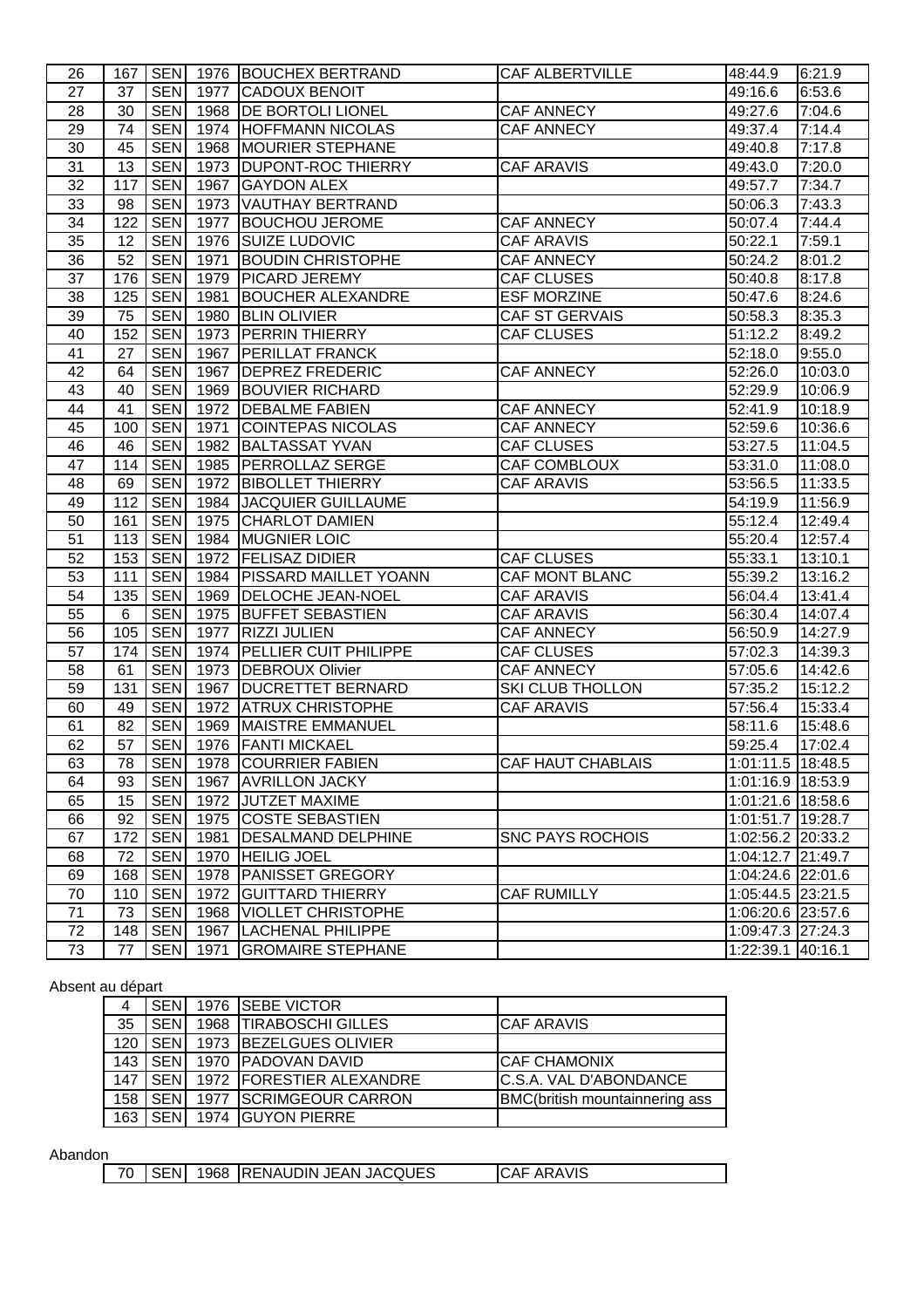| Homme/V1        |                   |                           |      |                                  |                            |                      |         |
|-----------------|-------------------|---------------------------|------|----------------------------------|----------------------------|----------------------|---------|
| 1               | 17                | V <sub>1</sub>            | 1963 | <b>BIBOLLET FRANCIS</b>          | <b>CAF ARAVIS</b>          | 43:09.6              |         |
| $\overline{2}$  | $\frac{138}{ }$   | $\overline{V}$            | 1965 | <b>GAYDON ANTOINE</b>            | <b>MORZINE</b>             | 43:57.7              | 48.1    |
| 3               | 33                | V <sub>1</sub>            | 1960 | MOTTIEZ JEAN CLAUDE              | <b>ABONDANCE</b>           | 44:07.6              | 58.0    |
| 4               | 116               | $\overline{V}$            | 1964 | <b>FAVRE ANDRE</b>               | <b>CAF VAL D'ABONDANCE</b> | 44:53.4              | 1:43.8  |
| $\overline{5}$  | 155               | $\overline{\vee}$ 1       | 1962 | <b>CHEVALLAY GILLES</b>          | <b>CAF LEMAN</b>           | 45:23.5              | 2:13.9  |
| $\,6$           | 86                | V <sub>1</sub>            | 1965 | <b>BUET NICOLAS</b>              | <b>MORZINE</b>             | 46:36.3              | 3:26.7  |
| $\overline{7}$  | 39                | V <sub>1</sub>            | 1959 | <b>TAVERNIER DANIEL</b>          | <b>CAF HAUT CHABLAIS</b>   | 48:50.3              | 5:40.7  |
| 8               | 54                | V <sub>1</sub>            | 1962 | <b>COTTET PUINEL LAURENT</b>     | <b>CAF MORZINE</b>         | 49:06.3              | 5:56.7  |
| $\overline{9}$  | $\overline{26}$   | V <sub>1</sub>            | 1962 | <b>ANGELLOZ NICOUD JEAN YVES</b> | <b>CAF ARAVIS</b>          | 49:15.5              | 6:05.9  |
| 10              | 59                | $\overline{V}$            | 1963 | <b>DESUZINGE JEAN-PAUL</b>       | <b>LES VOROSSES</b>        | 49:52.3              | 6:42.7  |
| 11              | $\overline{5}$    | $\overline{\mathsf{V1}}$  | 1966 | <b>CONTAT LAURENT</b>            | <b>CAF ARAVIS</b>          | 50:19.2              | 7:09.6  |
| 12              | 145               | V <sub>1</sub>            | 1966 | <b>MARCELLIN CHRISTOPHE</b>      | <b>CAF HAUT CHABLAIS</b>   | 50:43.4              | 7:33.8  |
| 13              | 107               | V <sub>1</sub>            | 1966 | <b>BOVAGNET PHILIPPE</b>         | <b>CAF ANNECY</b>          | 50:53.7              | 7:44.1  |
| 14              | 119               | V <sub>1</sub>            | 1965 | <b>EXCOFFIER ALAIN</b>           | <b>CAF MAURIENNE</b>       | 50:57.3              | 7:47.7  |
| 15              | 43                | V <sub>1</sub>            | 1959 | <b>ZANAROLI DANIEL</b>           | <b>CAF ANNECY</b>          | 50:59.3              | 7:49.7  |
| 16              | 94                | $\overline{V}$            | 1960 | <b>LOSSERAND ERIC</b>            | <b>CAF ARAVIS</b>          | 51:11.3              | 8:01.7  |
| 17              | 23                | $\overline{V}$            | 1957 | <b>RAMA CLAUDE</b>               | <b>CAF ANNECY</b>          | 52:43.1              | 9:33.5  |
| 18              | 84                | V <sub>1</sub>            | 1957 | MONTEGANI CLAUDE                 | <b>CAF HAUT CHABLAIS</b>   | 52:58.0              | 9:48.4  |
| 19              | $\overline{c}$    | $\overline{V}$            | 1960 | <b>MOLLARET BRUNO</b>            | <b>CAF ANNECY</b>          | 53:36.5              | 10:26.9 |
| 20              | 136               | V <sub>1</sub>            | 1966 | <b>REY STEPHANE</b>              | <b>CAF HAUT CHABLAIS</b>   | 53:47.5              | 10:37.9 |
| 21              | 95                | V <sub>1</sub>            | 1966 | <b>MAISTRE DIDIER</b>            |                            | 54:01.6              | 10:52.0 |
| 22              | 151               | V <sub>1</sub>            | 1963 | <b>BINET ALAIN</b>               | <b>CAF MAURIENNE</b>       | 54:05.2              | 10:55.6 |
| 23              | 99                | $\overline{V}$            | 1966 | <b>QUINTIN CHRISTOPHE</b>        | <b>CAF ANNECY</b>          | 54:16.8              | 11:07.2 |
| 24              | 83                | V <sub>1</sub>            | 1960 | <b>EHRESMANN LAURENT</b>         | <b>SKIEURS ROUSSELANDS</b> | $\overline{5}4:36.0$ | 11:26.4 |
| 25              | 150               | V <sub>1</sub>            | 1960 | <b>PASTEUR ERIC</b>              | <b>CAF CLUSES</b>          | 54:56.0              | 11:46.4 |
| 26              | 91                | $\overline{V}$            | 1966 | <b>DUCREY JEAN LOUIS</b>         |                            | 55:41.6              | 12:32.0 |
| $\overline{27}$ | 62                | $\overline{\mathsf{V}}$ 1 | 1965 | <b>KIENNE PHILIPPE</b>           | <b>CAF ANNECY</b>          | 55:59.0              | 12:49.4 |
| 28              | 14                | $\overline{V}$            | 1958 | <b>DUFOUR JEAN-PIERRE</b>        | <b>CAF ARAVIS</b>          | 56:19.0              | 13:09.4 |
| $\overline{29}$ | 79                | V <sub>1</sub>            | 1962 | <b>GUIGONNAT PIERRE</b>          |                            | 57:43.0              | 14:33.4 |
| $\overline{30}$ | 56                | $\overline{\mathsf{V}}$ 1 | 1963 | <b>PASQUIER JACQUES</b>          |                            | 1:00:25.9 17:16.3    |         |
| $\overline{31}$ | 127               | V <sub>1</sub>            | 1961 | <b>PRICAZ ERIC</b>               |                            | 1:01:31.7 18:22.1    |         |
| $\overline{32}$ | $\overline{8}$    | $\overline{\mathsf{V}}$ 1 | 1957 | <b>TARPIN TRIVIER</b>            | <b>CAF ANNECY</b>          | 1:01:42.7 18:33.1    |         |
| $\overline{33}$ | 106               | $\overline{\mathsf{V}}$ 1 | 1958 | <b>PILLET MAURICE</b>            |                            | 1:03:16.6 20:07.0    |         |
| $\overline{34}$ | 144               | $\overline{\mathsf{V}}$ 1 | 1964 | <b>MEGARD GUY</b>                |                            | 1:03:21.7 20:12.1    |         |
| $\overline{35}$ | 18                | V <sub>1</sub>            | 1966 | <b>TARRIDE THIBAUT</b>           | CAF LA ROCHE/BONNEVILLE    | 1:04:05.8 20:56.2    |         |
| 36              | 103               | V <sub>1</sub>            | 1962 | <b>GROSSET PATRICK</b>           | <b>CAF MEGEVE</b>          | 1:04:17.6 21:08.0    |         |
| $\overline{37}$ | $\overline{16}$   | V <sub>1</sub>            | 1964 | MONGELLAZ MANU                   |                            | 1:11:57.1 28:47.5    |         |
| $\overline{38}$ | $\frac{175}{175}$ | $\overline{\mathsf{V}}$ 1 | 1958 | <b>MEIGNEY GEORGES</b>           |                            | 1:13:50.5 30:40.9    |         |
| 39              | $\overline{38}$   | $\overline{\mathsf{V}}$ 1 | 1957 | <b>BALADOU MAX</b>               |                            | 1:15:20.7 32:11.1    |         |
| 40              | 134               | $\overline{\mathsf{V}}$ 1 | 1959 | <b>BAJARD GUY</b>                | <b>CAF ANNECY</b>          | 1:16:25.7 33:16.1    |         |
| $\overline{41}$ | 68                | $\overline{\mathsf{V}}$ 1 | 1959 | <b>GHEUNG PIERRE</b>             |                            | 1:18:18.4 35:08.8    |         |
| $\overline{42}$ | 9                 | $\overline{\vee}$ 1       | 1961 | <b>FORESTIER DANIEL</b>          | CAF SALEVE ANNEMASSE       | 1:22:21.2 39:11.6    |         |

Abandon

|--|

# **Homme/V2**

|    |     | V2 | 1950 | <b>GADIOLET JEAN</b>          |                       | 46:39.0   |         |
|----|-----|----|------|-------------------------------|-----------------------|-----------|---------|
| 2  | 3   | V2 | 1949 | <b>IMOLLIERE PAUL</b>         | <b>ESF COURCHEVEL</b> | 47:36.3   | 57.3    |
| 3  | 123 | V2 | 1956 | <b>WILLAY PHILIPPE</b>        | <b>CAF MAURIENNE</b>  | 48:56.8   | 2:17.8  |
| 4  | 55  | V2 | 1952 | <b>PREMAT YVES</b>            | <b>ESF MORZINE</b>    | 49:02.6   | 2:23.6  |
| 5  | 160 | V2 | 1954 | <b>MOTTIER SERGE</b>          | <b>CAF ARAVIS</b>     | 52:02.7   | 5:23.7  |
| 6  | 65  | V2 | 1956 | <b>MOUTHON DENIS</b>          | <b>CAF ANNECY</b>     | 53:52.3   | 7:13.3  |
|    | 162 | V2 | 1949 | <b>POLLET VILLARD FLORENT</b> |                       | 56:17.2   | 9:38.2  |
| 8  | 28  | V2 | 1954 | <b>GOLLIET SIMON</b>          | <b>CAF ARAVIS</b>     | 56:36.6   | 9:57.6  |
| 9  | 24  | V2 | 1952 | <b>MORAND GERARD</b>          |                       | 58:33.7   | 11:54.7 |
| 10 | 157 | V2 | 1954 | <b>WAGNIERES JEAN-PIERRE</b>  |                       | 1:00:09.1 | 13:30.1 |
| 11 | 171 | V2 | 1952 | <b>PIGNARD JEAN FRANCOIS</b>  |                       | 1:00:33.4 | 13:54.4 |
| 12 | 101 | V2 | 1956 | <b>MUFFAT FRANCOIS</b>        | <b>CAF MORZINE</b>    | 1:01:14.5 | 14:35.5 |
| 13 | 88  | V2 | 1953 | <b>PRUNET CHARLES</b>         |                       | 1:02:03.7 | 15:24.7 |
| 14 | 104 | V2 | 1948 | <b>COULANGE CHRISTIAN</b>     | <b>CAF ARAVIS</b>     | 1:03:05.1 | 16:26.1 |
| 15 | 89  | V2 |      | 1954 APERTET FRANCOIS         |                       | 1:03:14.2 | 16:35.2 |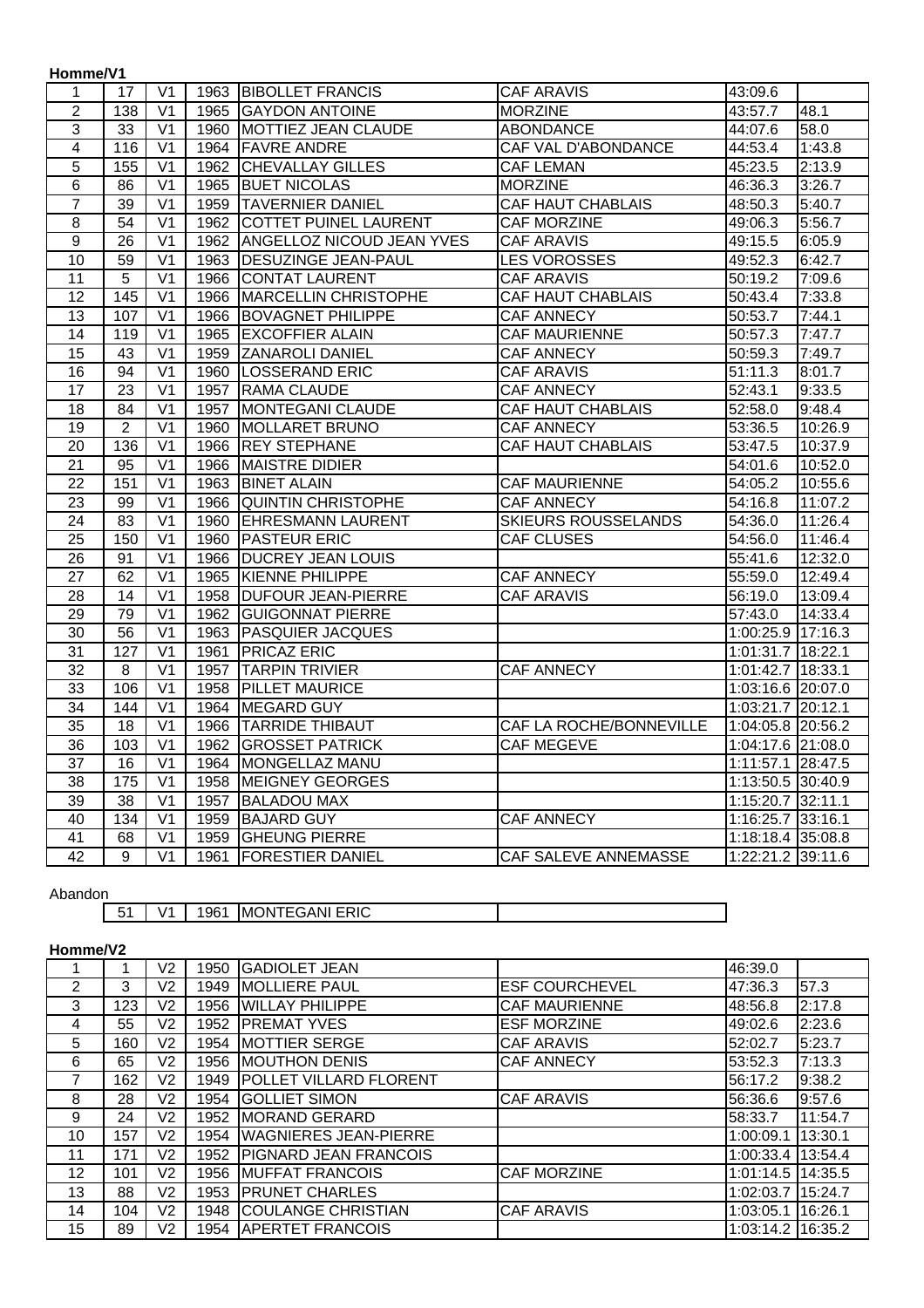| 16 |     | V2 | 1956 BIJASSON ANDRE              |                    | l1:03:27.6 l16:48.6 |  |
|----|-----|----|----------------------------------|--------------------|---------------------|--|
| 17 | 97  | V2 | 1949 ICOTTET PUINEL J. FRANCOIS  | ICAF HAUT CHABLAIS | 1:04:30.4 17:51.4   |  |
| 18 | 66  | V2 | 1955 IDEBUISSON JEAN-LOUIS       |                    | 1:04:34.3 17:55.3   |  |
| 19 | 50  | V2 | 1950 RAPIN MICHEL                | ICAFMONT BLANC     | 1:06:33.3 19:54.3   |  |
| 20 | 87  | V2 | 1949 <b>IPRUNET LUCIEN</b>       |                    | 1:11:16.6 24:37.6   |  |
| 21 |     | V2 | 1952 IVEYRAT DUREBEX ROBERT JOEL |                    | 1:15:34.4 28:55.4   |  |
| 22 | 137 | V2 | 1952 ILACOMBE JEAN PIERRE        |                    | 1:32:07.0 45:28.0   |  |

# Absent au départ

| au uupurt |                          |      |                                |  |
|-----------|--------------------------|------|--------------------------------|--|
| 126       | $\sqrt{2}$<br>$V_{\ell}$ | 1950 | <b>FRANCIS</b><br><b>IBAUD</b> |  |
|           |                          |      |                                |  |

# **Homme/V3**

|   | 29  | V3 |      | 1940 PADILLA ANTOINE   |                   | 58:55.6           |  |
|---|-----|----|------|------------------------|-------------------|-------------------|--|
|   | 164 | V3 |      | 1944 ROL JOSEPH        |                   | 1:02:48.8 3:53.2  |  |
| 3 | 132 | V3 |      | 1943 BOUVIER MICHEL    | ICAF CHEDDE-PASSY | 1:04:58.2 6:02.6  |  |
| 4 | 166 | V3 |      | 1938 CHEVALLAY BERNARD | <b>CAF LEMAN</b>  | 1:10:56.4 12:00.8 |  |
| 5 | 124 | V3 |      | 1943 POLLET ANDRE      |                   | 1:20:11.0 21:15.4 |  |
| 6 | 42  | V3 |      | 1929 GOY ROBERT        | <b>CAF ARAVIS</b> | 1:32:32.2 33:36.6 |  |
|   | 31  | V3 | 1929 | <b>GOY FRANCIS</b>     |                   | 1:37:19.6 38:24.0 |  |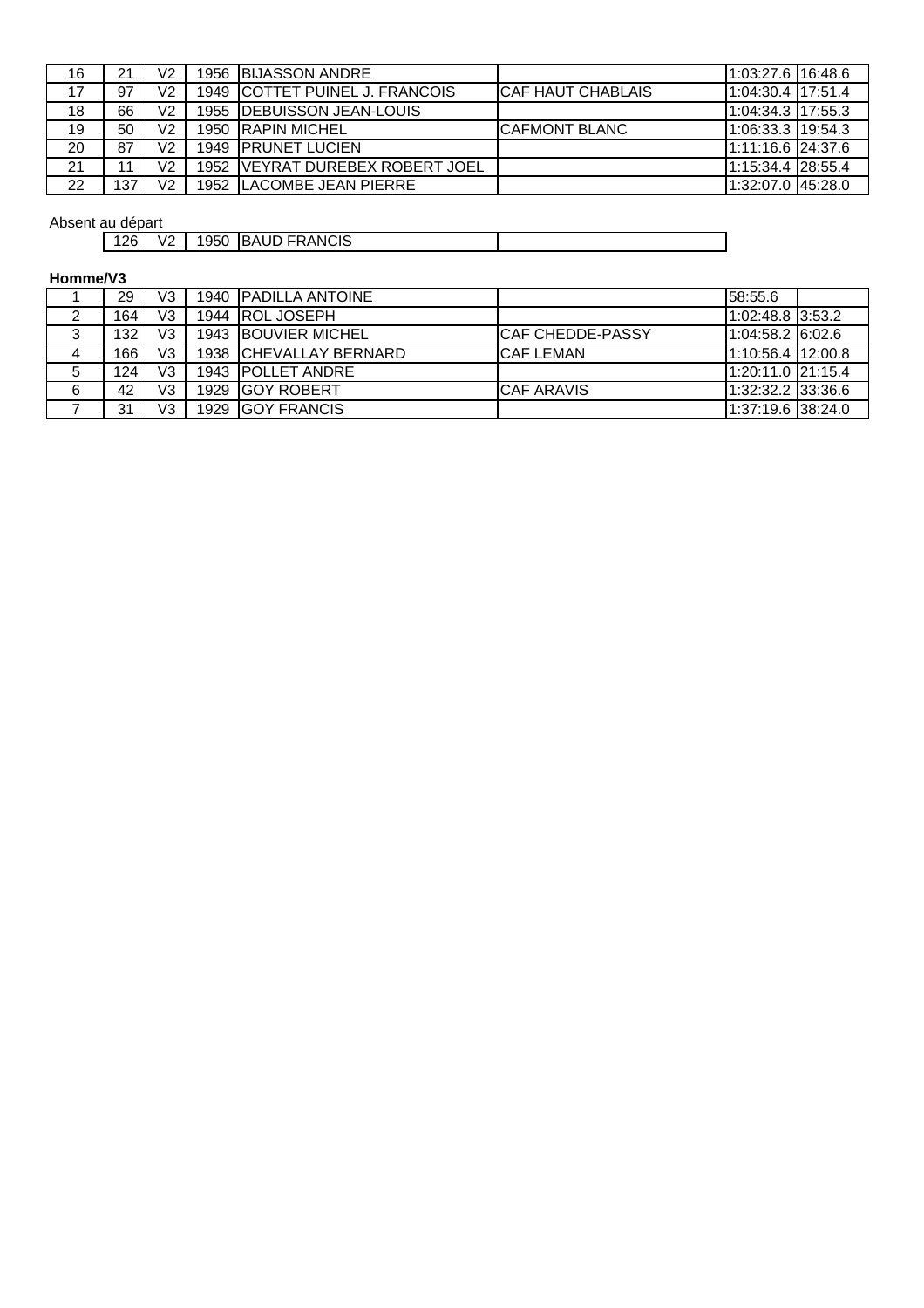### **MOUTAIN SKI TOUR SOMFY LA GRIMPEE DU LOUP - 2e édition**

#### **Résultats officiels Scratch Cadets**

|        | ociatoli oducta |             |  |                           |                      |         |        |  |  |  |
|--------|-----------------|-------------|--|---------------------------|----------------------|---------|--------|--|--|--|
| Clt    | Dos   Cat.      |             |  | Année Nom et prénom       | <b>Club</b>          | Геmps   | Ecart  |  |  |  |
|        | 58              | <b>CAD</b>  |  | 1990   DESUZINGE DAMIEN   | ILES VOROSSES        | 24:33.0 |        |  |  |  |
|        | 19              | <b>CAD</b>  |  | 1989 BALTASSAT MARTIN     | ICAF CLUSES          | 24:55.0 | 22.0   |  |  |  |
| ◠<br>د | 173             | <b>ICAD</b> |  | 1989   DUBOULOZ CHARLES   | <b>ICAF FAVERGES</b> | 26:30.9 | 1:57.9 |  |  |  |
| 4      | 129             | <b>ICAD</b> |  | 1988   GAY PERRET LAURENT | ICAF LA ROCHE        | 28:24.8 | 3:51.8 |  |  |  |
| 5      | 80              | <b>CAD</b>  |  | 1989 GUIGONNAT CLOE       |                      | 32:18.7 | 7:45.7 |  |  |  |
| 6      | 156             | <b>ICAD</b> |  | 1989   WAGNIERES MATHIEU  |                      | 33:39.8 | 9:06.8 |  |  |  |
|        |                 |             |  |                           |                      |         |        |  |  |  |

### **LA GRIMPEE DU LOUP - 2e édition MOUTAIN SKI TOUR SOMFY**

# **Résultats officiels**

#### **Scratch Juniors - Seniors - Vétérans**

| Clt                       | Dos |                |      | Cat.   Année Nom et prénom     | Club                   | Temps   | Ecart   |
|---------------------------|-----|----------------|------|--------------------------------|------------------------|---------|---------|
| $\mathbf{1}$              | 154 | <b>SEN</b>     |      | 1979 BUFFET YANNICK            | PRAZ MONTAGNE          | 42:23.0 | 17:50.0 |
| $\overline{2}$            | 20  | <b>SEN</b>     | 1969 | <b>TOMIO CEDRIC</b>            |                        | 42:33.6 | 18:00.6 |
| $\ensuremath{\mathsf{3}}$ | 17  | V <sub>1</sub> | 1963 | <b>BIBOLLET FRANCIS</b>        | <b>CAF ARAVIS</b>      | 43:09.6 | 18:36.6 |
| $\overline{4}$            | 60  | <b>SEN</b>     | 1973 | <b>CUNIN CEDRIC</b>            | <b>ESF COURCHEVEL</b>  | 43:33.3 | 19:00.3 |
| 5                         | 130 | <b>SEN</b>     | 1968 | <b>METGE DENIS</b>             | <b>CAF ALBERTVILLE</b> | 43:34.1 | 19:01.1 |
| $\,6$                     | 139 | <b>SEN</b>     | 1967 | <b>THERISOD FREDERIC</b>       | <b>COURCHEVEL</b>      | 43:41.5 | 19:08.5 |
| $\overline{7}$            | 165 | <b>SEN</b>     | 1976 | <b>PORRET THIERRY</b>          | <b>MEGEVE</b>          | 43:49.1 | 19:16.1 |
| 8                         | 138 | V <sub>1</sub> | 1965 | <b>GAYDON ANTOINE</b>          | <b>MORZINE</b>         | 43:57.7 | 19:24.7 |
| 9                         | 33  | V <sub>1</sub> | 1960 | MOTTIEZ JEAN CLAUDE            | <b>ABONDANCE</b>       | 44:07.6 | 19:34.6 |
| 10                        | 121 | <b>SEN</b>     | 1976 | <b>VARACHE SEBASTIEN</b>       | <b>CAF ARAVIS</b>      | 44:45.1 | 20:12.1 |
| 11                        | 116 | V <sub>1</sub> | 1964 | <b>FAVRE ANDRE</b>             | CAF VAL D'ABONDANCE    | 44:53.4 | 20:20.4 |
| 12                        | 142 | <b>SEN</b>     | 1967 | <b>BOMEL FRANCOIS</b>          | <b>CAF</b>             | 45:19.1 | 20:46.1 |
| 13                        | 155 | V <sub>1</sub> | 1962 | <b>CHEVALLAY GILLES</b>        | <b>CAF LEMAN</b>       | 45:23.5 | 20:50.5 |
| 14                        | 170 | <b>SEN</b>     | 1974 | <b>MATER NICOLAS</b>           |                        | 45:25.7 | 20:52.7 |
| 15                        | 90  | <b>SEN</b>     | 1982 | <b>BARTHELEMY JULIEN</b>       |                        | 45:28.7 | 20:55.7 |
| 16                        | 102 | <b>SEN</b>     | 1981 | <b>BOUTHER ROMAIN</b>          | <b>LES VOROSSES</b>    | 45:32.2 | 20:59.2 |
| 17                        | 44  | <b>SEN</b>     | 1981 | <b>PERRILLAT JULIEN</b>        | REVE DE CIME           | 45:35.3 | 21:02.3 |
| 18                        | 118 | <b>SEN</b>     | 1970 | <b>JORIOZ THIERRY</b>          | <b>CAF ALBERTVILLE</b> | 45:38.1 | 21:05.1 |
| 19                        | 128 | <b>SEN</b>     | 1978 | <b>BEVILLARD BRUNO</b>         | <b>CAF ANNECY</b>      | 45:39.7 | 21:06.7 |
| 20                        | 48  | <b>SEN</b>     | 1982 | <b>TAGAND FABIEN</b>           | <b>MORZINE</b>         | 45:51.4 | 21:18.4 |
| 21                        | 86  | V <sub>1</sub> | 1965 | <b>BUET NICOLAS</b>            | <b>MORZINE</b>         | 46:36.3 | 22:03.3 |
| 22                        | 1   | V <sub>2</sub> | 1950 | <b>GADIOLET JEAN</b>           |                        | 46:39.0 | 22:06.0 |
| 23                        | 146 | <b>SEN</b>     | 1971 | <b>BARATEAU LAURENT</b>        | C.S.A. VAL D'ABONDANCE | 46:49.5 | 22:16.5 |
| 24                        | 34  | <b>SEN</b>     | 1975 | <b>PELLOY SEBASTIEN</b>        | CAF ANNECY             | 47:07.0 | 22:34.0 |
| 25                        | 10  | <b>SEN</b>     | 1978 | DUBOURGEAL JEAN-MARIE          | <b>CAF ARAVIS</b>      | 47:12.4 | 22:39.4 |
| 26                        | 32  | <b>SEN</b>     | 1969 | <b>FAVRE-FELIX ALAIN</b>       | CAF ANNECY             | 47:33.6 | 23:00.6 |
| 27                        | 3   | V <sub>2</sub> | 1949 | <b>MOLLIERE PAUL</b>           | <b>ESF COURCHEVEL</b>  | 47:36.3 | 23:03.3 |
| 28                        | 25  | <b>SEN</b>     | 1975 | <b>BIBOLLET PATRICE</b>        | <b>CAF ARAVIS</b>      | 47:54.3 | 23:21.3 |
| 29                        | 53  | <b>SEN</b>     | 1971 | <b>FILLET COCHE PIERRE</b>     | CAF FAVERGES           | 47:56.1 | 23:23.1 |
| 30                        | 81  | <b>SEN</b>     | 1971 | <b>BOUCHAGE FREDERIC</b>       |                        | 48:32.8 | 23:59.8 |
| 31                        | 47  | <b>SEN</b>     | 1969 | <b>MARTIN DANIEL</b>           | <b>CAF CLUSES</b>      | 48:34.9 | 24:01.9 |
| 32                        | 141 | <b>SEN</b>     | 1981 | <b>ROLLAND THOMAS</b>          | CAF C.S.A. 27ème BCA   | 48:41.1 | 24:08.1 |
| 33                        | 7   | <b>SEN</b>     | 1971 | <b>GOUTARD FRANCK</b>          | <b>CAF ARAVIS</b>      | 48:44.1 | 24:11.1 |
| 34                        | 167 | <b>SEN</b>     | 1976 | <b>BOUCHEX BERTRAND</b>        | <b>CAF ALBERTVILLE</b> | 48:44.9 | 24:11.9 |
| 35                        | 39  | V <sub>1</sub> | 1959 | <b>TAVERNIER DANIEL</b>        | CAF HAUT CHABLAIS      | 48:50.3 | 24:17.3 |
| 36                        | 123 | V <sub>2</sub> | 1956 | <b>WILLAY PHILIPPE</b>         | <b>CAF MAURIENNE</b>   | 48:56.8 | 24:23.8 |
| 37                        | 55  | V <sub>2</sub> |      | 1952   PREMAT YVES             | <b>ESF MORZINE</b>     | 49:02.6 | 24:29.6 |
| 38                        | 54  | V <sub>1</sub> |      | 1962 COTTET PUINEL LAURENT     | <b>CAF MORZINE</b>     | 49:06.3 | 24:33.3 |
| 39                        | 26  | V <sub>1</sub> |      | 1962 ANGELLOZ NICOUD JEAN YVES | <b>CAF ARAVIS</b>      | 49:15.5 | 24:42.5 |
| 40                        | 37  | <b>SEN</b>     | 1977 | <b>CADOUX BENOIT</b>           |                        | 49:16.6 | 24:43.6 |
| 41                        | 30  | <b>SEN</b>     | 1968 | <b>DE BORTOLI LIONEL</b>       | <b>CAF ANNECY</b>      | 49:27.6 | 24:54.6 |
| 42                        | 74  | <b>SEN</b>     |      | 1974 HOFFMANN NICOLAS          | CAF ANNECY             | 49:37.4 | 25:04.4 |
| 43                        | 45  | <b>SEN</b>     | 1968 | <b>MOURIER STEPHANE</b>        |                        | 49:40.8 | 25:07.8 |
| 44                        | 13  | <b>SEN</b>     | 1973 | <b>DUPONT-ROC THIERRY</b>      | <b>CAF ARAVIS</b>      | 49:43.0 | 25:10.0 |
| 45                        | 59  | V <sub>1</sub> | 1963 | <b>DESUZINGE JEAN-PAUL</b>     | <b>LES VOROSSES</b>    | 49:52.3 | 25:19.3 |
| 46                        | 117 | <b>SEN</b>     | 1967 | <b>GAYDON ALEX</b>             |                        | 49:57.7 | 25:24.7 |
| 47                        | 98  | <b>SEN</b>     | 1973 | <b>VAUTHAY BERTRAND</b>        |                        | 50:06.3 | 25:33.3 |
|                           |     |                |      |                                |                        |         |         |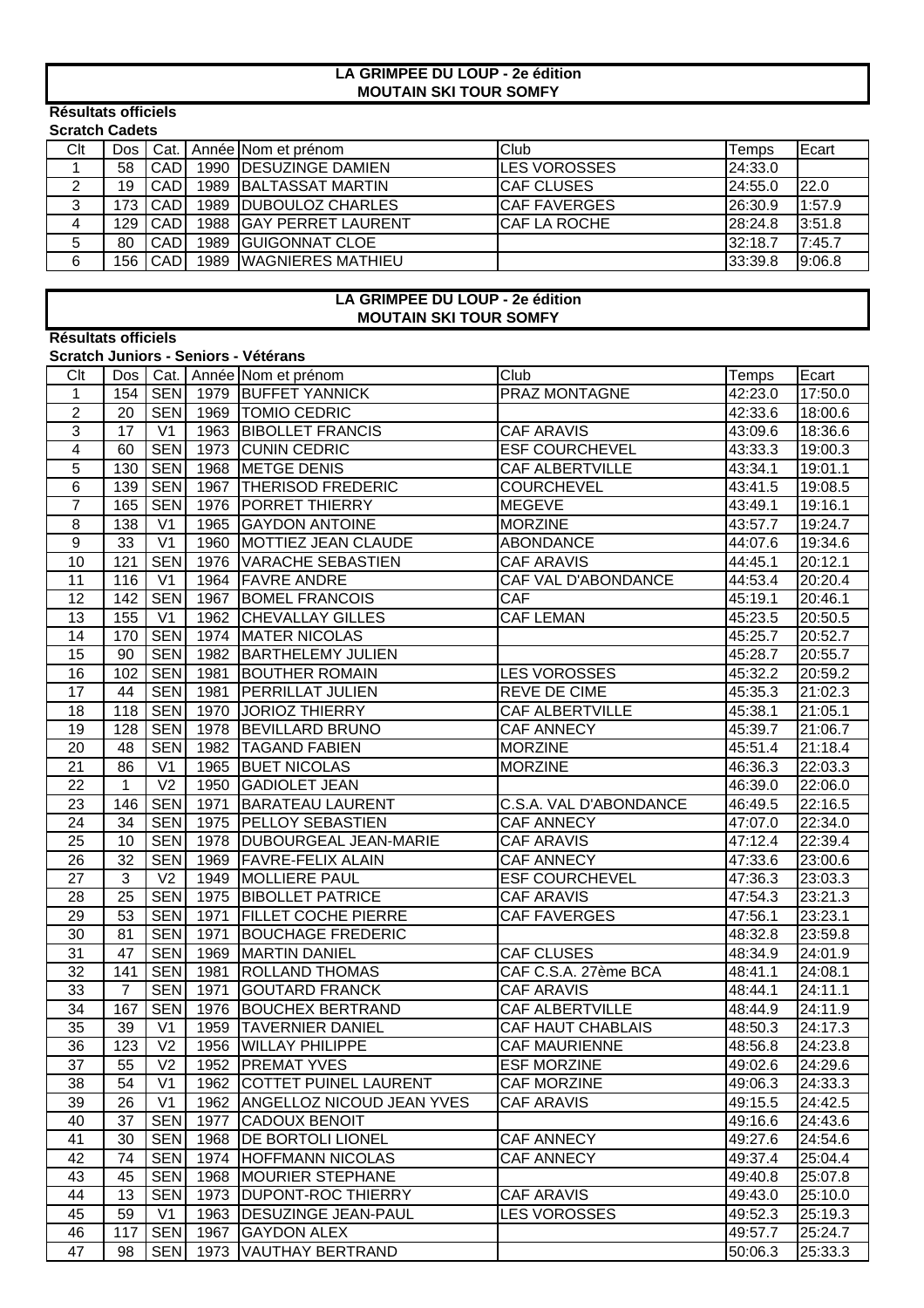| 48         | 122            |                              |              | SEN   1977 BOUCHOU JEROME                       | <b>CAF ANNECY</b>          | 50:07.4                                | 25:34.4 |
|------------|----------------|------------------------------|--------------|-------------------------------------------------|----------------------------|----------------------------------------|---------|
| 49         | 5              | V <sub>1</sub>               |              | 1966 CONTAT LAURENT                             | <b>CAF ARAVIS</b>          | 50:19.2                                | 25:46.2 |
| 50         | 12             | <b>SEN</b>                   |              | 1976 SUIZE LUDOVIC                              | <b>CAF ARAVIS</b>          | 50:22.1                                | 25:49.1 |
| 51         | 52             | <b>SEN</b>                   | 1971         | <b>BOUDIN CHRISTOPHE</b>                        | CAF ANNECY                 | 50:24.2                                | 25:51.2 |
| 52         | 176            | <b>SEN</b>                   | 1979         | <b>PICARD JEREMY</b>                            | <b>CAF CLUSES</b>          | 50:40.8                                | 26:07.8 |
| 53         | 145            | V <sub>1</sub>               |              | 1966 MARCELLIN CHRISTOPHE                       | <b>CAF HAUT CHABLAIS</b>   | 50:43.4                                | 26:10.4 |
| 54         | 125            | <b>SEN</b>                   | 1981         | <b>BOUCHER ALEXANDRE</b>                        | <b>ESF MORZINE</b>         | 50:47.6                                | 26:14.6 |
| 55         | 107            | V <sub>1</sub>               |              | 1966 BOVAGNET PHILIPPE                          | CAF ANNECY                 | 50:53.7                                | 26:20.7 |
| 56         | 119            | V <sub>1</sub>               | 1965         | <b>EXCOFFIER ALAIN</b>                          | <b>CAF MAURIENNE</b>       | 50:57.3                                | 26:24.3 |
| 57         | 75             | <b>SEN</b>                   | 1980         | <b>BLIN OLIVIER</b>                             | <b>CAF ST GERVAIS</b>      | 50:58.3                                | 26:25.3 |
| 58         | 43             | V <sub>1</sub>               | 1959         | <b>ZANAROLI DANIEL</b>                          | <b>CAF ANNECY</b>          | 50:59.3                                | 26:26.3 |
| 59         | 94             | V <sub>1</sub>               | 1960         | <b>LOSSERAND ERIC</b>                           | <b>CAF ARAVIS</b>          | 51:11.3                                | 26:38.3 |
| 60         | 152            | <b>SEN</b>                   |              | 1973 PERRIN THIERRY                             | <b>CAF CLUSES</b>          | 51:12.2                                | 26:39.2 |
| 61         | 160            | V <sub>2</sub>               |              | 1954   MOTTIER SERGE                            | <b>CAF ARAVIS</b>          | 52:02.7                                | 27:29.7 |
| 62         | 27             | <b>SEN</b>                   | 1967         | <b>PERILLAT FRANCK</b>                          |                            | 52:18.0                                | 27:45.0 |
| 63         | 64             | <b>SEN</b>                   | 1967         | <b>DEPREZ FREDERIC</b>                          | <b>CAF ANNECY</b>          | 52:26.0                                | 27:53.0 |
| 64         | 40             | <b>SEN</b>                   | 1969         | <b>BOUVIER RICHARD</b>                          |                            | 52:29.9                                | 27:56.9 |
| 65         | 41             | <b>SEN</b>                   |              | 1972 DEBALME FABIEN                             | CAF ANNECY                 | 52:41.9                                | 28:08.9 |
| 66         | 23             | V <sub>1</sub>               | 1957         | RAMA CLAUDE                                     | CAF ANNECY                 | 52:43.1                                | 28:10.1 |
| 67         | 84             | V <sub>1</sub>               | 1957         | <b>MONTEGANI CLAUDE</b>                         | CAF HAUT CHABLAIS          | 52:58.0                                | 28:25.0 |
| 68         | 100            | <b>SEN</b>                   | 1971         | COINTEPAS NICOLAS                               | CAF ANNECY                 | 52:59.6                                | 28:26.6 |
| 69         | 46             | <b>SEN</b>                   | 1982         | <b>BALTASSAT YVAN</b>                           | <b>CAF CLUSES</b>          | 53:27.5                                | 28:54.5 |
| 70         | 114            | <b>SEN</b>                   | 1985         | <b>PERROLLAZ SERGE</b>                          | CAF COMBLOUX               | 53:31.0                                | 28:58.0 |
| 71         | $\overline{2}$ | V <sub>1</sub>               | 1960         | <b>MOLLARET BRUNO</b>                           | CAF ANNECY                 | 53:36.5                                | 29:03.5 |
| 72         | 115            | JUN                          | 1986         | <b>CART JULIEN</b>                              | CAF COMBLOUX               | 53:39.7                                | 29:06.7 |
| 73         | 136            | V1                           |              | 1966 REY STEPHANE                               | CAF HAUT CHABLAIS          | 53:47.5                                | 29:14.5 |
| 74         | 65             | V <sub>2</sub>               | 1956         | <b>MOUTHON DENIS</b>                            | CAF ANNECY                 | 53:52.3                                | 29:19.3 |
| 75         | 69             | <b>SEN</b>                   | 1972         | <b>BIBOLLET THIERRY</b>                         | <b>CAF ARAVIS</b>          | 53:56.5                                | 29:23.5 |
| 76         | 95             | V <sub>1</sub>               | 1966         | <b>MAISTRE DIDIER</b>                           |                            | 54:01.6                                | 29:28.6 |
| 77         | 151            | V <sub>1</sub>               | 1963         | <b>BINET ALAIN</b>                              | <b>CAF MAURIENNE</b>       | 54:05.2                                | 29:32.2 |
| 78         | 99             | V <sub>1</sub>               | 1966         | QUINTIN CHRISTOPHE                              | <b>CAF ANNECY</b>          | 54:16.8                                | 29:43.8 |
| 79         | 112            | <b>SEN</b>                   | 1984         | <b>JACQUIER GUILLAUME</b>                       |                            | 54:19.9                                | 29:46.9 |
|            |                |                              |              |                                                 |                            |                                        |         |
| 80         | 83             | V <sub>1</sub>               | 1960         | <b>EHRESMANN LAURENT</b>                        | <b>SKIEURS ROUSSELANDS</b> | 54:36.0                                | 30:03.0 |
| 81         | 150            | V <sub>1</sub>               | 1960         | <b>PASTEUR ERIC</b>                             | <b>CAF CLUSES</b>          | 54:56.0                                | 30:23.0 |
| 82         | 161            | <b>SEN</b>                   | 1975         | <b>CHARLOT DAMIEN</b>                           |                            | 55:12.4                                | 30:39.4 |
| 83         | 113            | <b>SEN</b>                   | 1984         | <b>MUGNIER LOIC</b>                             |                            | 55:20.4                                | 30:47.4 |
| 84         | 153            | <b>SEN</b>                   |              | 1972   FELISAZ DIDIER                           | <b>CAF CLUSES</b>          | 55:33.1                                | 31:00.1 |
| 85         | 111            |                              |              | SEN 1984   PISSARD MAILLET YOANN                | CAF MONT BLANC             | 55:39.2                                | 31:06.2 |
| 86         | 91             | V <sub>1</sub>               | 1966         | <b>DUCREY JEAN LOUIS</b>                        |                            | 55:41.6                                | 31:08.6 |
| 87         | 71             | <b>VET</b>                   | 1965         | <b>FILLON VERONIQUE</b>                         | <b>CAF MORZINE</b>         | 55:43.7                                | 31:10.7 |
| 88         | 62             | V <sub>1</sub>               | 1965         | <b>KIENNE PHILIPPE</b>                          | <b>CAF ANNECY</b>          | 55:59.0                                | 31:26.0 |
| 89         | 76             | <b>SEN</b>                   | 1978         | <b>GERFAUX SEVERINE</b>                         | <b>CAF FAVERGES</b>        | 56:01.0                                | 31:28.0 |
| 90         | 135            | <b>SEN</b>                   | 1969         | <b>DELOCHE JEAN-NOEL</b>                        | <b>CAF ARAVIS</b>          | 56:04.4                                | 31:31.4 |
| 91         | 162            | V <sub>2</sub>               | 1949         | <b>POLLET VILLARD FLORENT</b>                   |                            | 56:17.2                                | 31:44.2 |
| 92         | 14             | V <sub>1</sub>               | 1958         | <b>DUFOUR JEAN-PIERRE</b>                       | <b>CAF ARAVIS</b>          | 56:19.0                                | 31:46.0 |
| 93         | 6              | <b>SEN</b>                   | 1975         | <b>BUFFET SEBASTIEN</b>                         | <b>CAF ARAVIS</b>          | 56:30.4                                | 31:57.4 |
| 94         | 28             | V <sub>2</sub>               | 1954         | <b>GOLLIET SIMON</b>                            | <b>CAF ARAVIS</b>          | 56:36.6                                | 32:03.6 |
| 95         | 105            | <b>SEN</b>                   | 1977         | <b>RIZZI JULIEN</b>                             | CAF ANNECY                 | 56:50.9                                | 32:17.9 |
| 96         | 174            | <b>SEN</b>                   | 1974         | <b>PELLIER CUIT PHILIPPE</b>                    | CAF CLUSES                 | 57:02.3                                | 32:29.3 |
| 97         | 61             | SEN                          | 1973         | DEBROUX Olivier                                 | <b>CAF ANNECY</b>          | 57:05.6                                | 32:32.6 |
| 98         | 63             | <b>VET</b>                   | 1963         | <b>EPARDEAU ODILE</b>                           | <b>CAF ARAVIS</b>          | 57:16.7                                | 32:43.7 |
| 99         | 131            | <b>SEN</b>                   | 1967         | <b>IDUCRETTET BERNARD</b>                       | <b>SKI CLUB THOLLON</b>    | 57:35.2                                | 33:02.2 |
| 100        | 85             | <b>VET</b>                   | 1961         | <b>MONTEGANI LAURENCE</b>                       | CAF HAUT CHABLAIS          | 57:41.5                                | 33:08.5 |
| 101        | 79             | V <sub>1</sub>               | 1962         | <b>GUIGONNAT PIERRE</b>                         |                            | 57:43.0                                | 33:10.0 |
| 102        | 49             | <b>SEN</b>                   | 1972         | <b>ATRUX CHRISTOPHE</b>                         | CAF ARAVIS                 | 57:56.4                                | 33:23.4 |
| 103        | 82             | <b>SEN</b>                   | 1969         | <b>MAISTRE EMMANUEL</b>                         |                            | 58:11.6                                | 33:38.6 |
| 104        | 24             | V <sub>2</sub>               | 1952         | <b>MORAND GERARD</b>                            |                            | 58:33.7                                | 34:00.7 |
| 105        | 29             | V <sub>3</sub>               | 1940         | <b>PADILLA ANTOINE</b>                          |                            | 58:55.6                                | 34:22.6 |
| 106        | 57             | <b>SEN</b>                   | 1976         | <b>FANTI MICKAEL</b>                            |                            | 59:25.4                                | 34:52.4 |
| 107        | 149            | <b>SEN</b>                   | 1978         | <b>PREMAT MARIE-JEANNE</b>                      | CAF HAUT CHABLAIS          | 1:00:00.0 35:27.0                      |         |
| 108        | 157            | V <sub>2</sub>               | 1954         | <b>WAGNIERES JEAN-PIERRE</b>                    |                            | 1:00:09.1 35:36.1                      |         |
| 109        | 56             | V <sub>1</sub>               | 1963         | <b>PASQUIER JACQUES</b>                         |                            | 1:00:25.9 35:52.9                      |         |
| 110<br>111 | 171<br>78      | V <sub>2</sub><br><b>SEN</b> | 1952<br>1978 | PIGNARD JEAN FRANCOIS<br><b>COURRIER FABIEN</b> | CAF HAUT CHABLAIS          | 1:00:33.4 36:00.4<br>1:01:11.5 36:38.5 |         |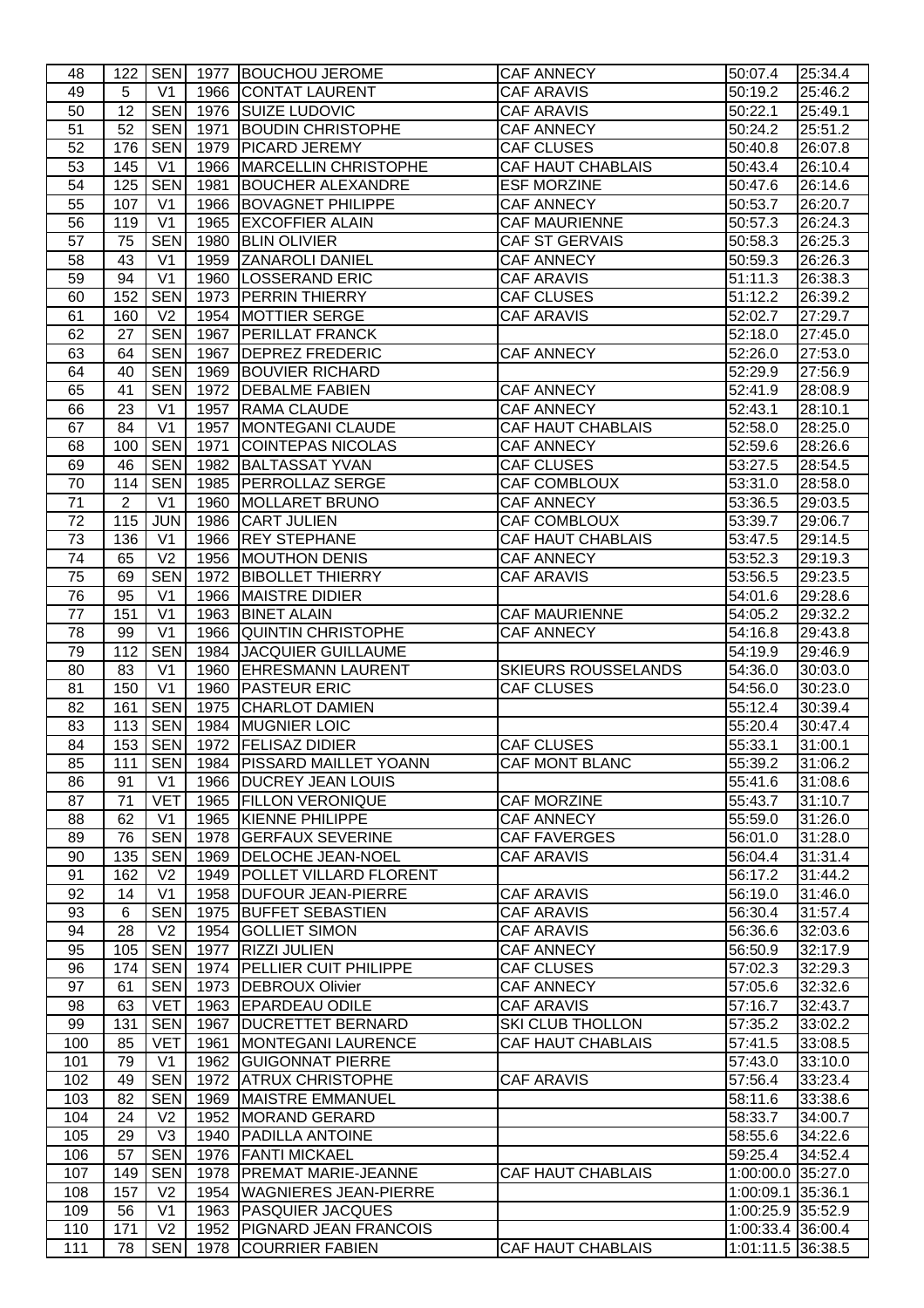| 110<br>$\overline{\phantom{0}}$ | 10 <sup>4</sup><br>∼ | V <sub>2</sub> | 1956 | <b>FRANCOIS</b><br>MUFFA <sup>-</sup> | <b>RZINE</b><br>CAF<br>℩⊫<br>MO | 1:01:1<br>4<br>−.∪ | ∙ים?<br>۰∆1.<br>100. <del>1</del> 1.0 |
|---------------------------------|----------------------|----------------|------|---------------------------------------|---------------------------------|--------------------|---------------------------------------|
|                                 |                      |                |      |                                       |                                 |                    |                                       |